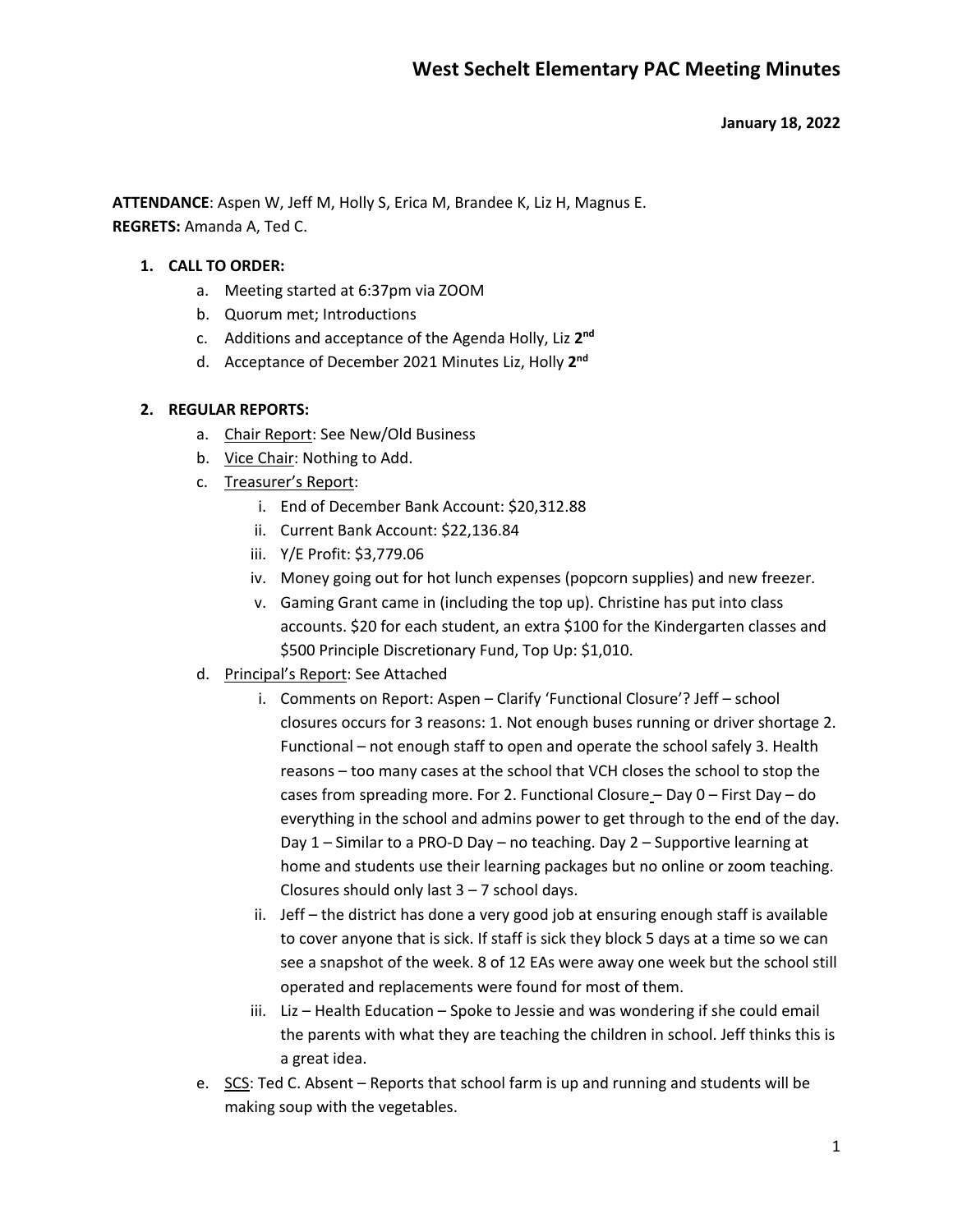- f. SD46: Amanda Absent Please see email attached
- g. Traffic Safety: Magnus
	- i. Survey Results key issues validated, comments are the most interesting part, will summarize findings in a report to the DoS.
	- ii. One of the Sechelt Counselors seems interested in helping will reach out to them
	- iii. Looking into the Mason Connector to see what is included, updates and a timeline
	- iv. Committee hoping to meet soon and get together the concerns and asks to present to the DoS.
- h. DPAC: There is still no WSEPAC rep

## **3. OLD BUSINES:**

- a. New Freezer Delayed until mid-February
- b. Card Project Great fundraiser, \$680.32 Profit
- c. Poinsettias missed the deadline for orders and will make sure to be on top of it next year.
- d. Hot Lunch Update
	- i. Going Well and Lisa is on board for 'late order policy' discussed at last PAC meeting
	- ii. Ordered new popcorn supplies
	- iii. Trying new 'Nourish' meals and will report on how it went at the next PAC meeting
- e. Carnival Update Should we proceed with planning it or hold off until February?
	- i. All attending agree to hold off on planning to see what happens with covid We still have our \$2400 deposit with the bouncy castly rental and can use it for this year's deposit. Actively moving forward with carnival planning

### **4. NEW BUSINESS:**

- a. SD46 School Board Trustee appointment to West Sechelt is Amanda Amaral
- b. Sugar Bowl will be postponed to around Easter this year as sports tournaments are on hold. Also there are no interschool sports games until the end of January.

### **MEETING ADJOURNED 7:24pm**

**Next Meeting Date March 1st, 2021**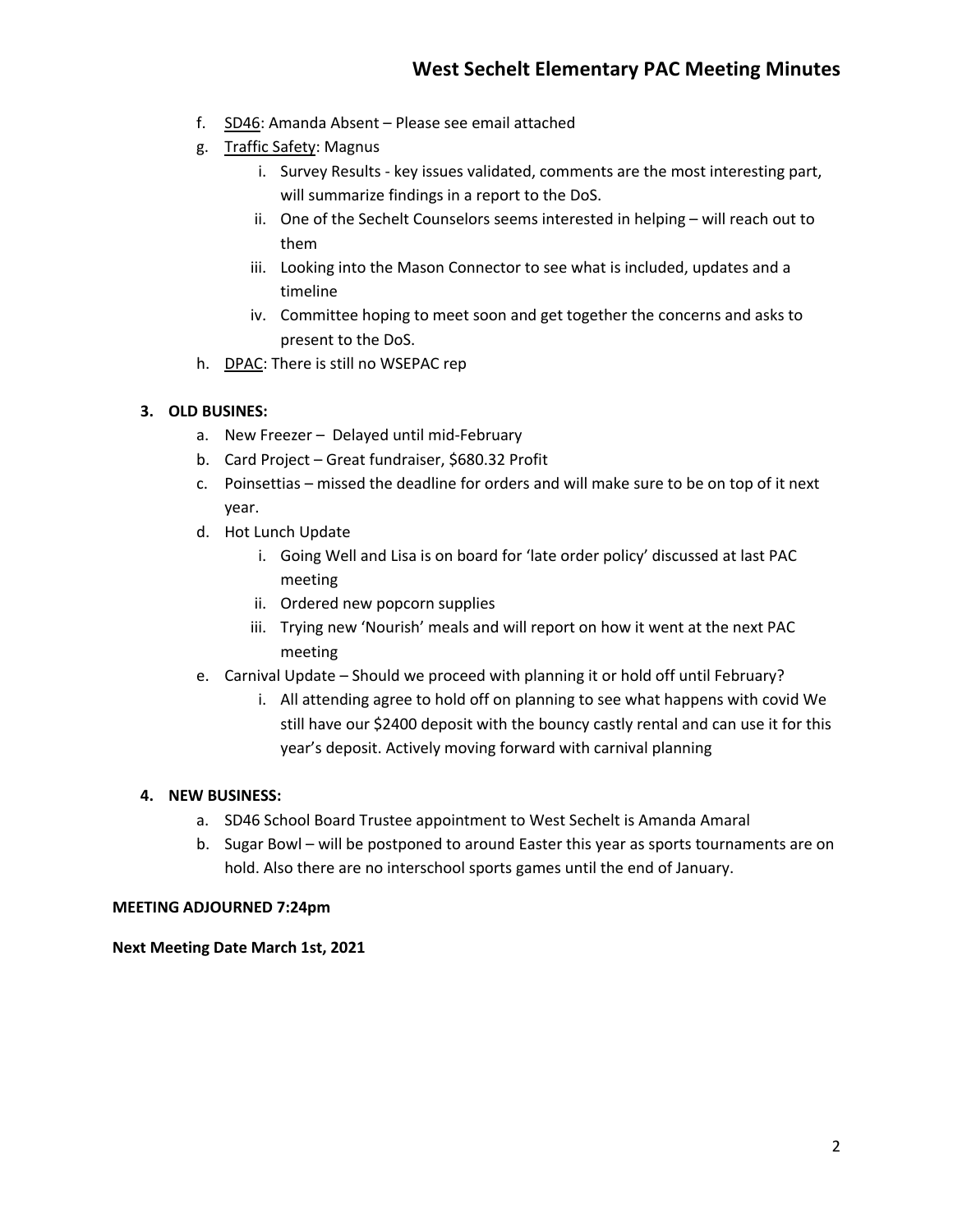Amanda Amaral's Email:

Hello WSE PAC

Unfortunately I am not able to attend the PAC tonight.

The majority of the Boards current work is around truth and reconciliation. Recent board motions call for exploring installing indigenous place names at schools, similar to the signage on the hwy. This is an addition to our school signs. Another motion was made to direct staff to look at the process to recognize the lives and experiences of residential and day school survivors with honorary graduation

certificates and ceremonies.

School Tours are cancelled this year due to COVID.

You are able to reach out directly with any questions or comments. I look forward to hearing from you.

# PARENTS ARE ALWAYS WELCOME TO ATTEND THE PUBLIC BOARD **MEETINGS**

**Next public board meeting: Feb 09 2022 7pm,**

**Next committee meeting day is Feb 22 2022 10 am to 4pm**

https://sd46.bc.ca/district-information/board-of-education-andgovernance/board-meeting-schedule/

https://www.youtube.com/user/SD46Schools

• Trustee Blog: https://sd46.bc.ca/trustee-blog-what-a-year/